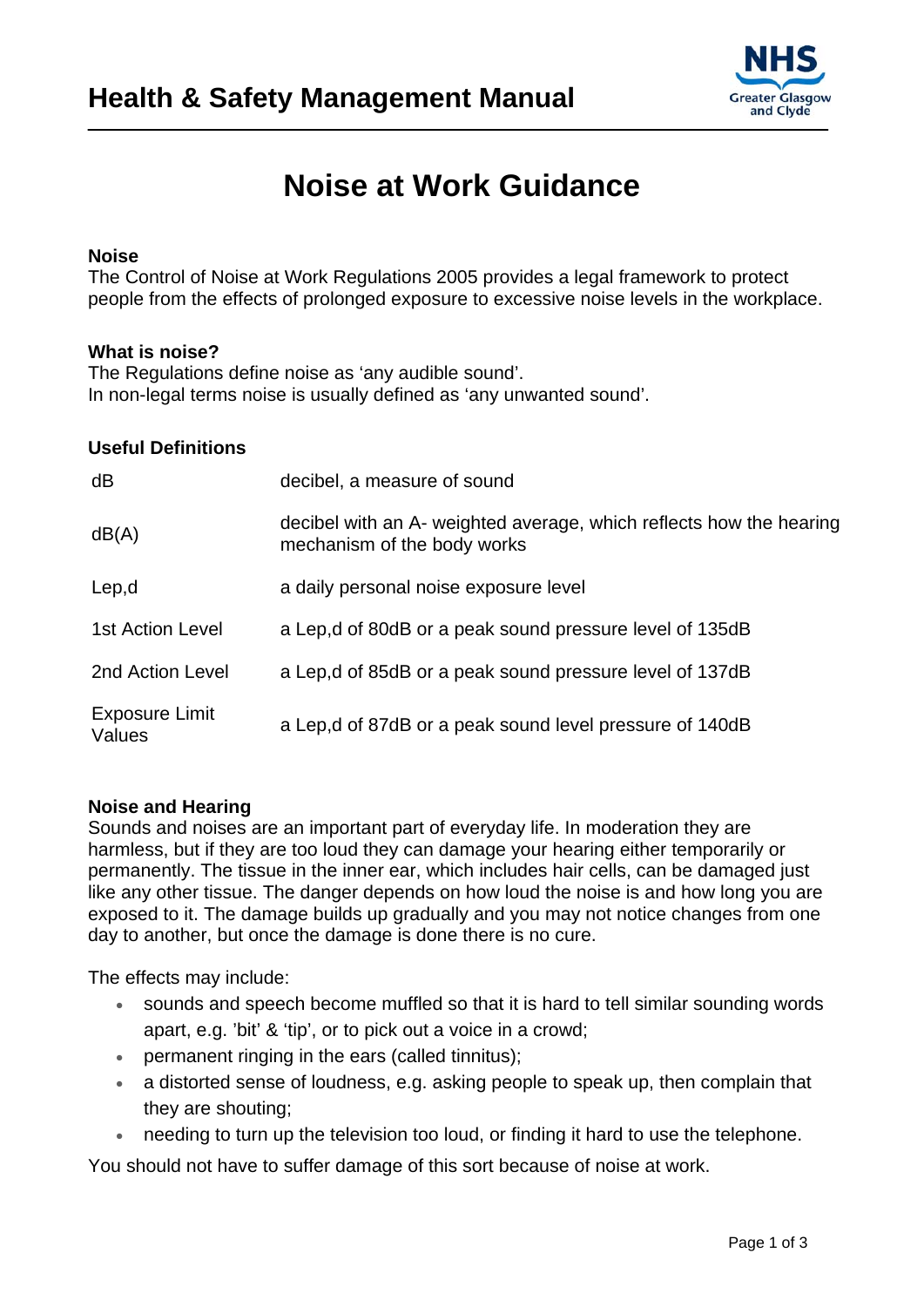

## **Key responsibilities of Regulations:**

## *Employer's duties include:*

- general duty to reduce risk to lowest level reasonably practicable;
- assess the levels of exposure;
- record assessments:
- control noise to reduce the risk of damage to employee's hearing;
- provide suitable ear protection upon request at  $1<sup>st</sup>$  action level:

- to all who are exposed at  $2^{nd}$  action level;

- mark any 'Ear Protection Zones';
- ensure the exposure limit values are not exceeded (any attenuation provided by hearing protection may be taken into account)
- ensure equipment provided is maintained and used;
- provide adequate information, instruction and training.

## *Employee's duties include:*

- Use any noise control equipment provided;
- Use ear protectors all the time you are exposed to loud noise;
- Report any defects with noise control equipment.
- $\bullet$

## **Typical noise levels**

| <b>Activity/Object</b>     | Approx. Noise Level [dB(A)] |
|----------------------------|-----------------------------|
| Whispering                 | 30                          |
| <b>Bird Singing</b>        | 45                          |
| <b>Typing</b>              | 70                          |
| Vacuuming                  | 80                          |
| <b>Grass Cutting</b>       | 95                          |
| Aeroplane/Pneumatic Hammer | 115                         |
| Pain Threshold             | 130                         |

## **DO'S for ear protectors**

**Do** wear ear protectors whenever you go into specially marked Ear Protection Zones. **Do** wear ear protectors in the right way, making sure that:

- seals on ear-muffs fit tightly round the ear;
- long hair or clothing is kept out from under the seal. If possible use ear-plugs if you wear glasses as the frames make the seals leak;
- ear-plugs are clean and put into the ear properly.

**Do** look after your ear protectors.